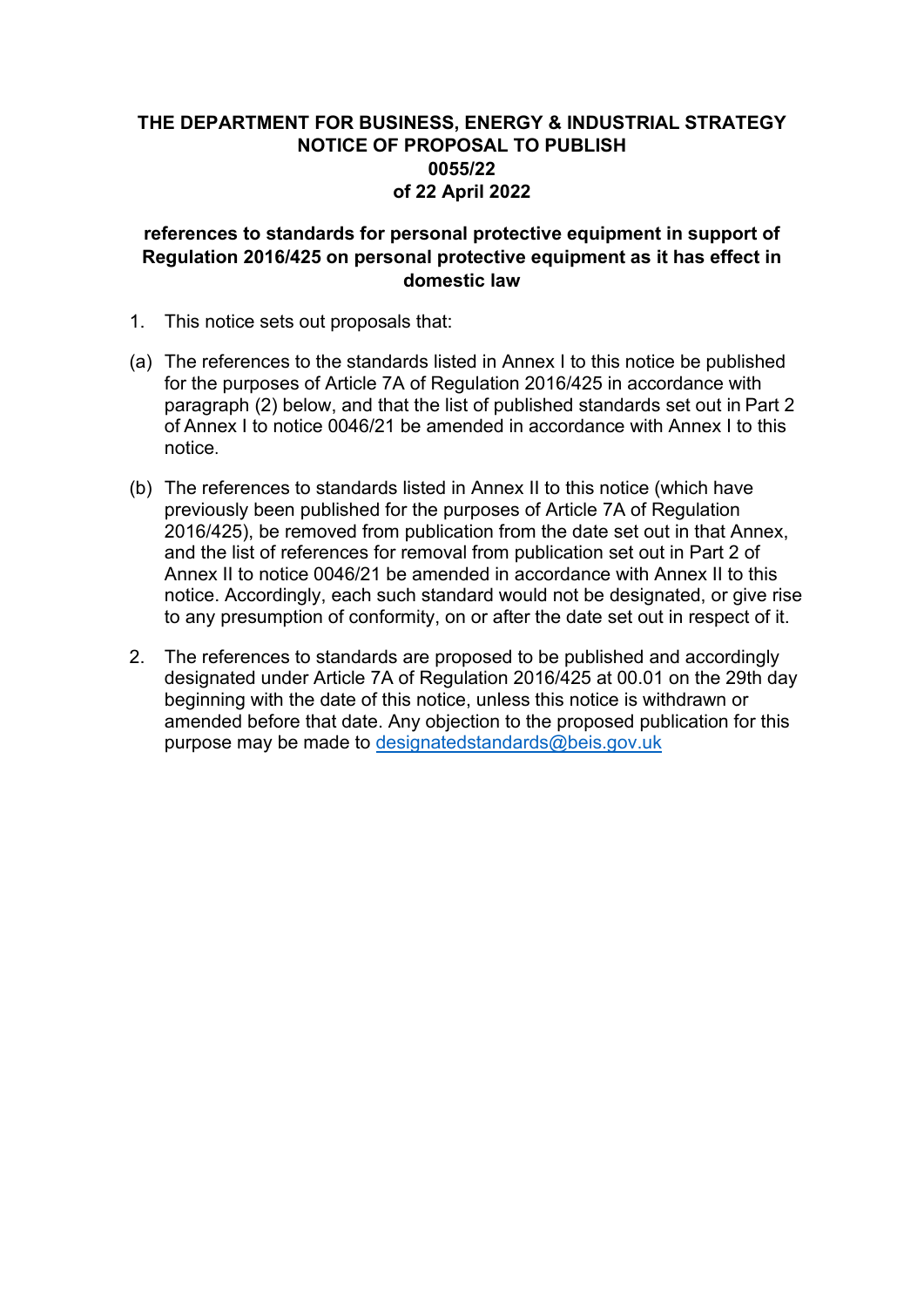#### ANNEX I

The list of published standards in Part 2 of Annex I to notice 0046/21 is proposed to be amended as follows:

(1) the following row 26a is inserted after row 26:

| 26a. EN 352-1:2020                                                                     |
|----------------------------------------------------------------------------------------|
| Hearing protectors - General requirements - Part 1: Earmuffs                           |
| Restriction: This standard does not require labelling indicating the noise attenuation |
| level on the product. Compliance with this standard therefore does not confer a        |
| presumption of conformity with point 3.5., second paragraph of Annex II to Regulation  |
| 2016/425 as it has effect in domestic law.                                             |

(2) the following row 27a is inserted after row 27:

### 27a. EN 352-2:2020 Hearing protectors - General requirements - Part 2: Earplugs *Restriction*: This standard does not require labelling indicating the noise attenuation level on the product. Compliance with this standard therefore does not confer a presumption of conformity with point 3.5., second paragraph of Annex II to Regulation

(3) the following row 28a is inserted after row 28:

2016/425 as it has effect in domestic law.

## 28a. EN 352-3:2020 Hearing protectors - General requirements - Part 3: Earmuffs attached to head protection and/or face protection devices *Restriction*: This standard does not require labelling indicating the noise attenuation level on the product. Compliance with this standard therefore does not confer a presumption of conformity with point 3.5., second paragraph of Annex II to Regulation (EU) 2016/425 as it has effect in domestic law.

(4) the following row 29a is inserted after row 29:

| 29a. EN 352-4:2020                                                          |
|-----------------------------------------------------------------------------|
| Hearing protectors - Safety requirements - Part 4: Level-dependent earmuffs |

(5) the following row 30a is inserted after row 30:

30a. EN 352-5:2020 Hearing protectors - Safety requirements - Part 5: Active noise reduction earmuffs

(6) the following row 31a is inserted after row 31:

| 31a. EN 352-6:2020                                                                    |
|---------------------------------------------------------------------------------------|
| Hearing protectors - Safety requirements - Part 6: Earmuffs with safety-related audio |
| input                                                                                 |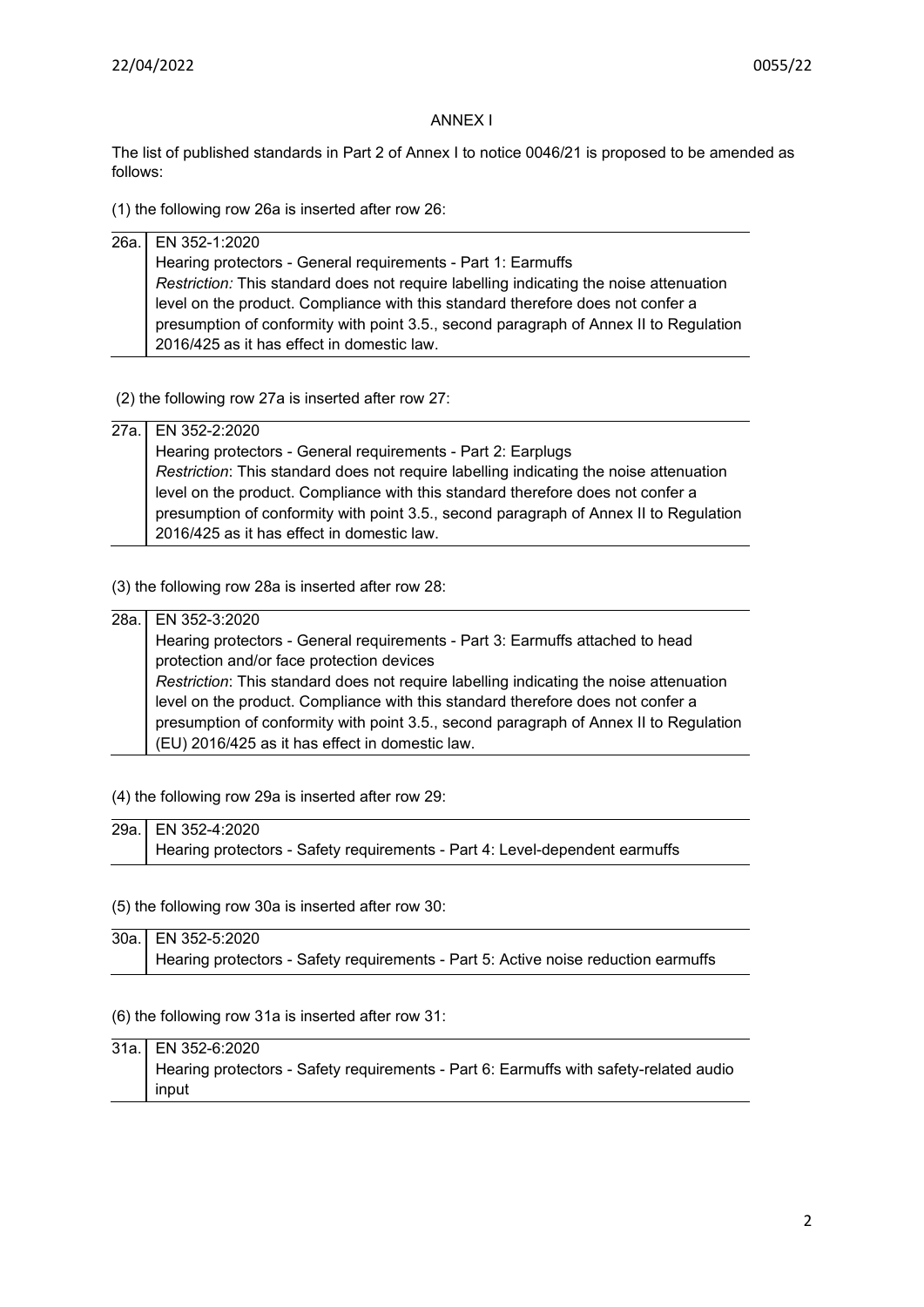## (7) the following row 32a is inserted after row 32:

| 32a. EN 352-7:2020                                                          |
|-----------------------------------------------------------------------------|
| Hearing protectors - Safety requirements - Part 7: Level-dependent earplugs |

(8) the following row 33a is inserted after row 33:

| 33a. EN 352-8:2020                                                              |
|---------------------------------------------------------------------------------|
| Hearing protectors - Safety requirements - Part 8: Entertainment audio earmuffs |

(9) the following rows are added:

| 201. EN 352-9:2020                                                                    |
|---------------------------------------------------------------------------------------|
| Hearing protectors - Safety requirements - Part 9: Earplugs with safety-related audio |
| input                                                                                 |
| 202. EN 352-10:2020                                                                   |
| Hearing protectors - Safety requirements - Part 10: Entertainment audio earplugs      |